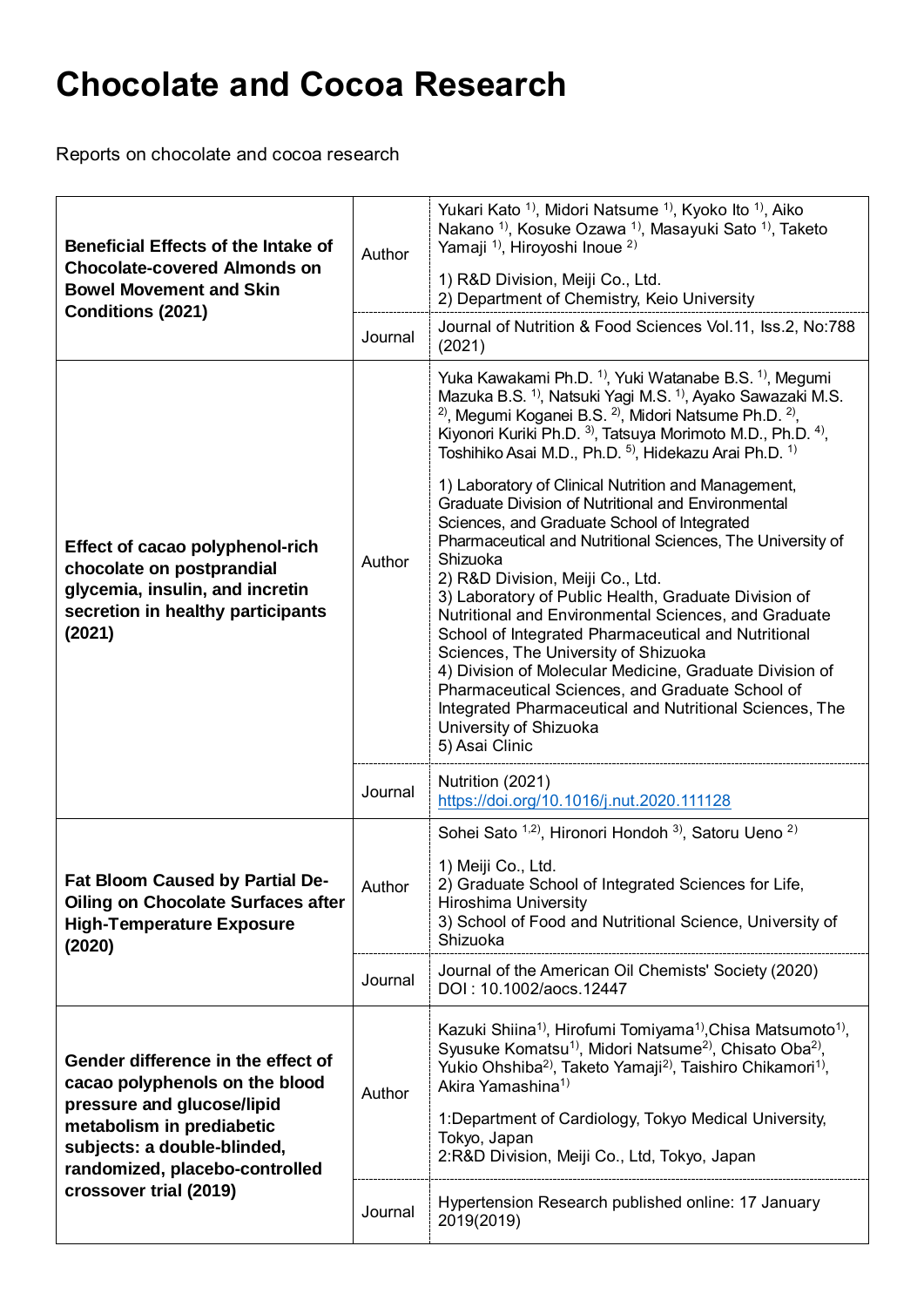| <b>Effects of dark chocolate Intake</b><br>on Physical Functions in<br>Japanese Subjects. (2018)                                                                         | Author  | Midori Natsume, Hirohito Ishikawa, Yoshikazu Kawabe,<br>Tomoyuki Watanabe, and Toshihiko Osawa                             |
|--------------------------------------------------------------------------------------------------------------------------------------------------------------------------|---------|----------------------------------------------------------------------------------------------------------------------------|
|                                                                                                                                                                          | Journal | Advances in Clinical and Translational Research Volume2,<br>Issue3, Article ID:100012 (2018)                               |
|                                                                                                                                                                          | Author  | Natsume M                                                                                                                  |
| Polyphenols: Inflammation (2018)                                                                                                                                         | Journal | Current Pharmaceutical Design 24(2): 191-202 (2018)                                                                        |
| Suppressive effects of cacao<br>polyphenols on the development<br>of atherosclerosis in<br>apolipoprotein e-deficient mice<br>(2014)                                     | Author  | Natsume M, Baba S                                                                                                          |
|                                                                                                                                                                          | Journal | Lipid Hydroperoxide-Derived Modification of Biomolecules<br>77:189-198(2014)                                               |
| Cinnamtannin A2, a tetrameric<br>procyanidin, increases GLP-1 and<br>insulin secretion in mice (2013)                                                                    | Author  | Yamashita Y, Okabe M, Natsume M, Ashida H                                                                                  |
|                                                                                                                                                                          | Journal | Bioscience, Biotechnology, and Biochemistry 77(4):888-<br>891(2013)                                                        |
| Cacao liquor procyanidin extract<br>improves glucose tolerance by<br>enhancing GLUT4 translocation<br>and glucose uptake in skeletal<br>muscle (2012)                    | Author  | Yamashita Y, Okabe M, Natsume M, Ashida H                                                                                  |
|                                                                                                                                                                          | Journal | Journal of Nutritional Science 1(2):1-9(2012)                                                                              |
| <b>Comparison of anti-</b><br>hyperglycemic activities between<br>low- and high-degree of<br>polymerization procyanidin<br>fractions from cacao liquor<br>extract (2008) | Author  | Yamashita Y, Okabe M, Natsume M, Ashida H                                                                                  |
|                                                                                                                                                                          | Journal | Journal of Food and Drug Analysis 20:283-287(2008)                                                                         |
| Cacao polyphenols influence the<br>regulation of apolipoprotein in<br>HepG2 and Caco2 cells (2011)                                                                       | Author  | Yasuda A, Natsume M, Osakabe N, Kawahata K, Koga J                                                                         |
|                                                                                                                                                                          | Journal | JournaL of Agricultural and Food Chemistry 59(4):1436-<br>1441 (2011)                                                      |
| Cacao liquor proanthocyanidins<br>inhibit lung injury induced by<br>diesel exhaust particles (2008)                                                                      | Author  | Yasuda A, Takano H, Osakabe N, Sanbongi C, Fukuda K,<br>Natsume M, Yanagisawa R, Inoue K, Kato Y, Osawa T,<br>Yoshikawa T. |
|                                                                                                                                                                          | Journal | International Journal of Immunopathology and<br>Pharmacology 21(2): 279-288 (2008)                                         |
| Cacao procyanidins reduce<br>plasma cholesterol and increase<br>fecal steroid excretion in rats fed<br>a high-cholesterol diet (2008)                                    | Author  | Yasuda A, Natsume M, Sasaki K, Baba S, Nakamura Y,<br>Kanegae M, Nagaoka S                                                 |
|                                                                                                                                                                          | Journal | BioFactors 33(3): 211-223 (2008)                                                                                           |
| Inhibitory effects of conjugated<br>epicatechin metabolites on<br>peroxynitrite-mediated<br>nitrotyrosine (2008)                                                         | Author  | Natsume M, Osakabe N, Yasuda A, Osawa T, Terao J                                                                           |
|                                                                                                                                                                          | Journal | Journal of Clinical Biochemistry and Nutrition 42(1): 50-53<br>(2008)                                                      |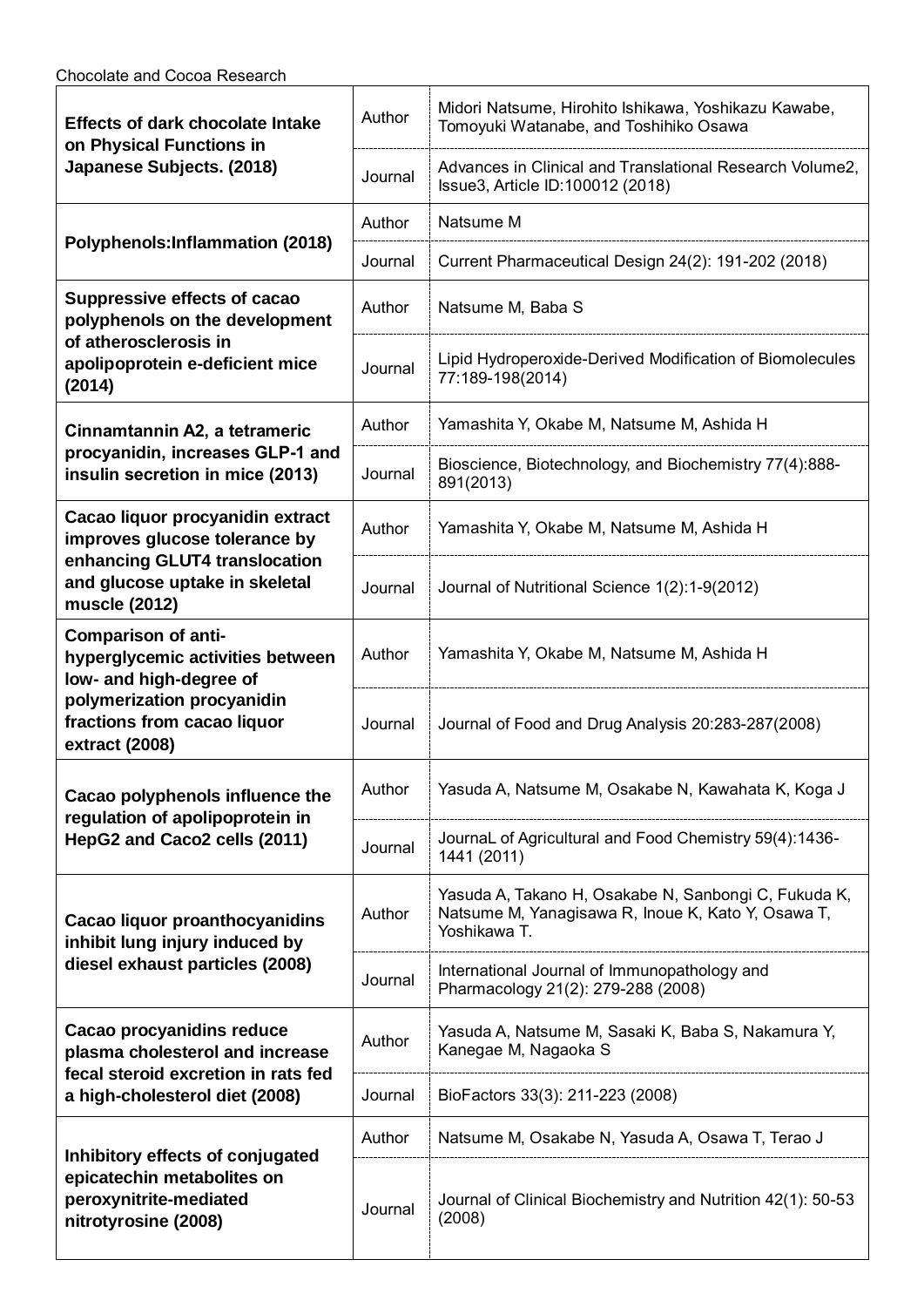Chocolate and Cocoa Research

| Continuous intake of polyphenolic<br>compounds containg<br>cocoapowder reduces LDL<br>oxidative susceptibility and has<br>beneficial effects on plasma HDL-<br>cholesterol concentrations in<br>humans (2007) | Author  | Baba S, Osakabe N, Kato Y, Natsume M, Yasuda A, Kido<br>T, Fukuda K, Muto Y, Kondo K           |
|---------------------------------------------------------------------------------------------------------------------------------------------------------------------------------------------------------------|---------|------------------------------------------------------------------------------------------------|
|                                                                                                                                                                                                               | Journal | The Americal Journal of Clinical Nutrition 85(3): 709-717<br>(2007)                            |
| <b>Plasma LDL and HDL cholesterol</b><br>and oxidized LDL concentrations<br>are altered in normo and<br>hypercholesterolemic humans<br>after intake of different levels of<br>cocoa powder (2007)             | Author  | Baba S1, Natsume M, Yasuda A, Nakamura Y, Tamura T,<br>Osakabe N, Kanegae M, Kondo K           |
|                                                                                                                                                                                                               | Journal | The Journal of Nutrition 137(6): 1436-1441 (2007)                                              |
| Suppressive effects of cacao<br>liquor polyphenols (CLP) on LDL<br>oxidation and the development of<br>atherosclerosis in Kurosawa and<br>Kusanagi-hypercholesterolemic<br>rabbits (2005)                     | Author  | Kurosawa T, Itoh F, Nozaki A, Nakano Y, Katsuda S,<br>Osakabe N, Tsubone H, Kondo K, Itakura H |
|                                                                                                                                                                                                               | Journal | Aherosclerosis 179(2): 237-246 (2005)                                                          |
| Ingestion of proanthocyanidins<br>derived from cacao inhibits<br>diabetes-induced cataract<br>formation in rats (2004)                                                                                        | Author  | Osakabe N, Yamagishi M, Natsume M, Yasuda A, Osawa<br>т                                        |
|                                                                                                                                                                                                               | Journal | Experimental Biology and Medicine 229(1): 33-39 (2004)                                         |
| <b>Chemoprevention of lung</b><br>carcinogenesis by cacao liquor<br>proanthocyanidins in a male rat<br>multi-organ carcinogenesis<br>model. (2003)                                                            | Author  | Yamagishi M, Natsume M, Osakabe N, Okazaki K,<br>Furukawa F, Imazawa T, Nishikawa A, Hirose M  |
|                                                                                                                                                                                                               | Journal | Cancer Letters 191(1): 49-57 (2003)                                                            |
| <b>Effects of cacao liquor</b><br>proanthocyanidins on PhIP-<br>induced mutagenesis in vitro, and<br>in vivo mammary and pancreatic<br>tumorigenesis in female Sprague-<br>Dawley rats. (2002)                | Author  | Yamagishi M, Natsume M, Osakabe N, Nakamura H,<br>Furukawa F, Imazawa T, Nishikawa A, Hirose M |
|                                                                                                                                                                                                               | Journal | Cancer Letters 185(2): 123-130 (2002)                                                          |
| Anticlastogenic acitivity of cacao:<br>inhibitory effect of cacao liquor<br>polyphenols against mitomycin C-<br>induced DNA damage (2001)                                                                     | Author  | Yamagishi M, Osakabe N, Natsume M, Adachi T,<br>Takizawa T, Kumon H, Osawa T                   |
|                                                                                                                                                                                                               | Journal | Food and Chemical Toxicology 39(12): 1279-1283 (2001)                                          |
| Daily cocoa intake reduces the<br>susceptibility of low-density<br>lipoprotein to oxidation as<br>demonstrated in healthy human<br>volunteers (2001)                                                          | Author  | Osakabe N, Baba S, Yasuda A, Iwamoto T, Kamiyama M,<br>Takizawa T, Itakura H, Kondo K          |
|                                                                                                                                                                                                               | Journal | Free Radical Research 34(1): 93-99 (2001)                                                      |